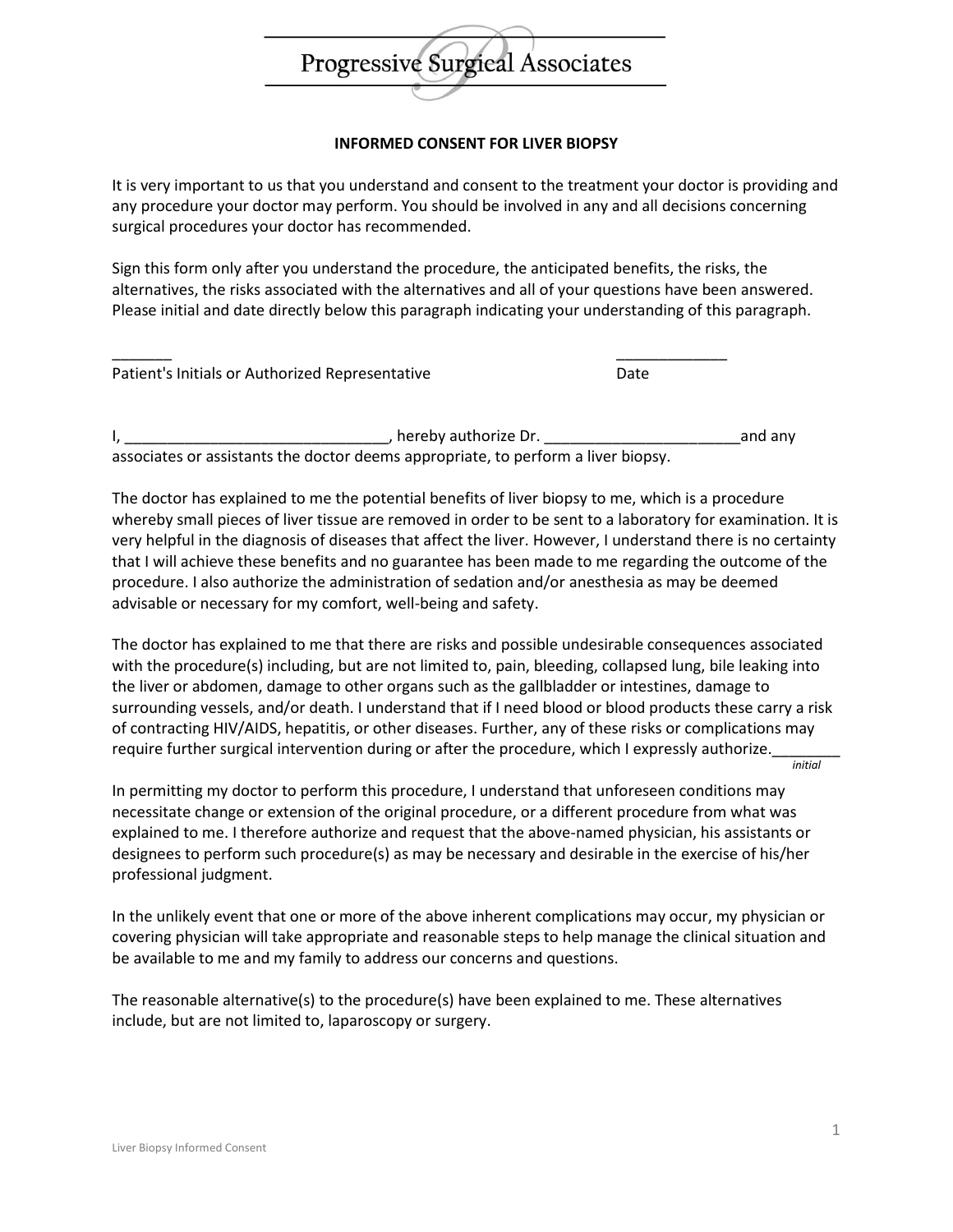I hereby authorize the doctor and/or hospital or surgical center to utilize or dispose of removed tissues, parts or organs resulting from the procedure authorized above.

Progressive Surgical Associates

I consent to any photographing or videotaping of the procedure that may be performed, provided my identity is not revealed by the pictures or by descriptive texts accompanying them. I consent to the admittance of students or authorized equipment representatives to the procedure room for purposes of advancing medical education or obtaining important product information.

By signing below, I certify that I have had an opportunity to ask the doctor all my questions concerning anticipated benefits, material risks, alternative therapies, and risks of those alternatives, and all of my questions have been answered to my satisfaction.

| Signature of Patient         |  |  |
|------------------------------|--|--|
| or Authorized Representative |  |  |

\_\_\_\_\_\_\_\_\_\_\_\_\_\_\_\_\_\_\_\_\_\_\_\_\_\_\_\_\_\_\_\_\_\_\_ \_\_\_\_\_\_\_\_\_\_\_\_\_\_\_\_\_\_\_\_\_\_\_ \_\_\_\_\_\_\_\_/\_\_\_\_\_\_ Relationship Date Time

 $\square$  The Patient/Authorized Representative has read this form or had it read to him/her.

 $\square$  The Patient/Authorized Representative states that he/she understands this information.

 $\Box$  The Patient/Authorized Representative has no further questions.

\_\_\_\_\_\_\_\_\_\_\_\_\_\_\_\_\_\_\_\_\_\_\_\_\_\_\_\_\_\_\_\_\_\_ \_\_\_\_\_\_\_\_/\_\_\_\_\_\_

| Signature of Witness | Date | Time |
|----------------------|------|------|
|                      |      |      |

## **CERTIFICATION OF PHYSICIAN:**

I hereby certify that I have discussed with the individual granting consent, the facts, anticipated benefits, material risks, alternative therapies and the risks associated with the alternatives of the procedure(s).

Physician:\_\_\_\_\_\_\_\_\_\_\_\_\_\_\_\_\_\_\_\_\_\_\_\_\_\_\_\_\_\_\_\_\_\_\_\_\_\_\_\_\_\_\_ Date/Time\_\_\_\_\_\_\_\_\_\_\_\_/\_\_\_\_\_\_\_\_\_\_\_\_